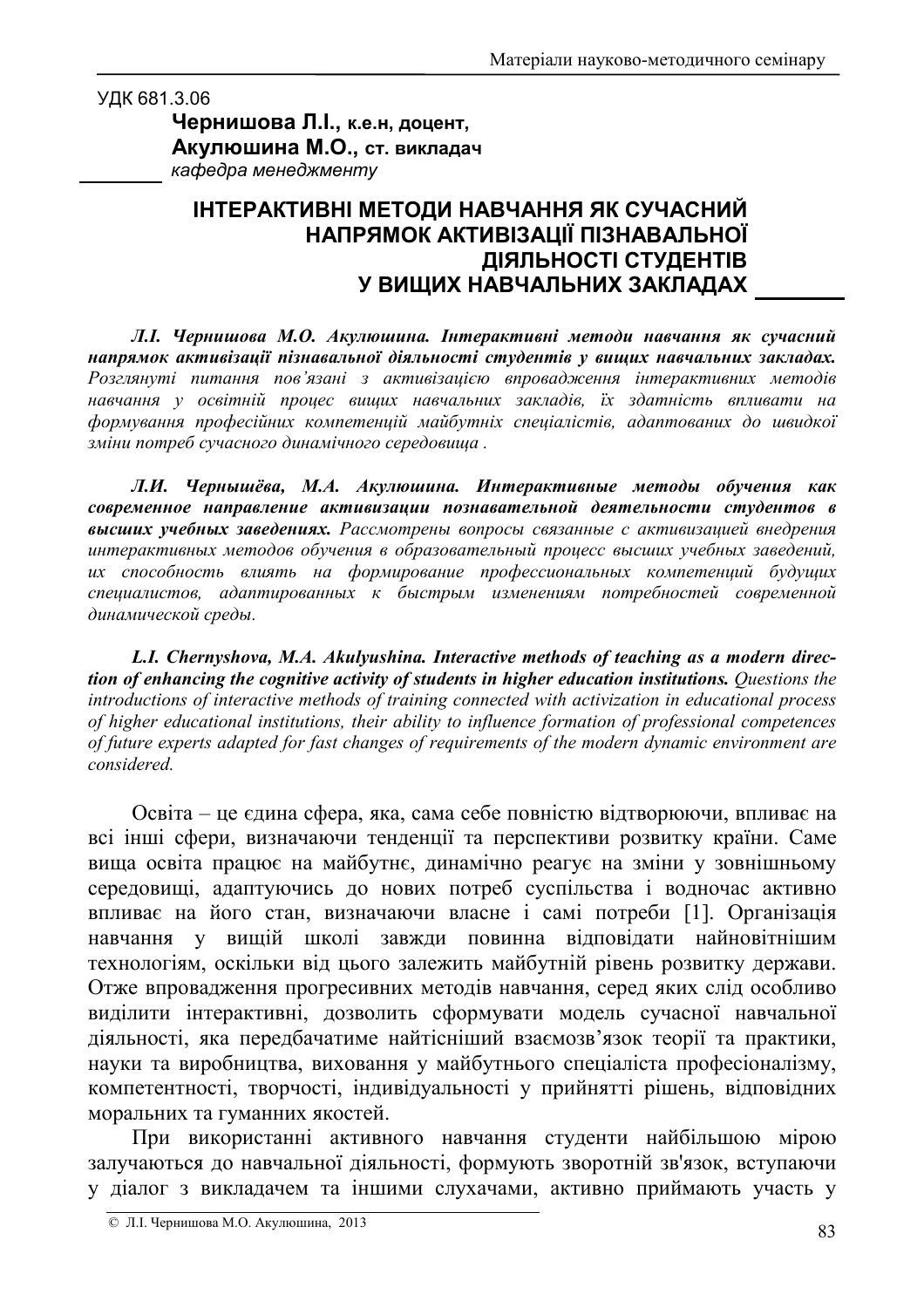пізнавальному процесі, виконуючи творчі, пошукові, проблемні завдання, що реальні виробничі ситуації їх майбутнього професійного моделюють спрямування.

Виділяють наступні рівні активності [2, с. 15], на які слід звертати увагу працюючи з певною аудиторією студентів:

активність відтворення - характеризується прагненням учня, запам'ятати, відтворити знання, опанувати способи використання;

активність інтерпретації - пов'язана з прагненням учня осягнути зв'язки, вивчається, встановити опановувати способи того, що сенс застосування знань в мінливих умовах;

творча активність припускає спрямованість **RHPV**  $\equiv$ ДΟ теоретичного осмислення знань, самостійний пошук вирішення проблем, інтенсивний прояв пізнавальних інтересів.

Вміючи виділити вищенаведені рівні активності в аудиторії слухачів, викладач зможе налагодити більш тісний зв'язок зі студентами, а також впровадити відмінну від звичайної логіку навчального процесу: не від теорії до практики, а від формування нового досвіду до його теоретичного осмислення через використання, що характерно для інтерактивних методів навчання.

Інтерактивні методи (від англ. interaction — взаємодія, вплив один на одного) — методи навчання, засновані на взаємодії тих, хто навчається між собою [3]. С. Кашлєв наводить ширші ознаки і визначає інтерактивні методи навчання як педагогічну взаємодію з високим рівнем інтенсивності спілкування комунікації, обміну учасників. їхньої діяльностями. зміною  $\overline{11}$ та різноманітністю їх видів, форм і прийомів, цілеспрямованою рефлексією учасниками своєї діяльності та взаємодії, що відбулася [4, с. 19].

Отже, інтерактивні методи полягають у залучанні до дії, створенні ситуації переживання та випробування, що сприяє глибшому проникненню в зміст та кращому запам'ятовуванню [6, с. 24]. Тим часом методи потрібно ще поєднати зі змістом, потрібно мати повне усвідомлення того, яку користь матимуть учасники та її реалізувати. До занять із застосуванням інтерактивних методів потрібно значно більше готуватись, ніж до традиційної лекції [7].

Якшо зазирнути в сутність самого поняття інтеракції, то його характеризують як спосіб пізнання, що здійснюється у формах спільної діяльності тих, хто навчається, коли усі учасники навчального процесу взаємодіють один з одним, обмінюються інформацією, вирішують проблеми спільно, моделюють ситуації, оцінюють дії колег та свою власну поведінку, занурюються в реальну атмосферу ділового співробітництва по вирішенню проблем [2]. Інтерактивне навчання – це навчання, яке побудоване на взаємодії того, хто навчається, з навчальним середовищем, яке є сферою досвіду, що засвоюється [5, с. 107].

Інтерактивні методи навчання одночасно вирішують наступні завдання:

учбово-пізнавальну;

комунікаційо-розвиваючу (пов'язану  $i<sub>3</sub>$ емонійнозагальним інтелектуальним фоном процесу пізнання);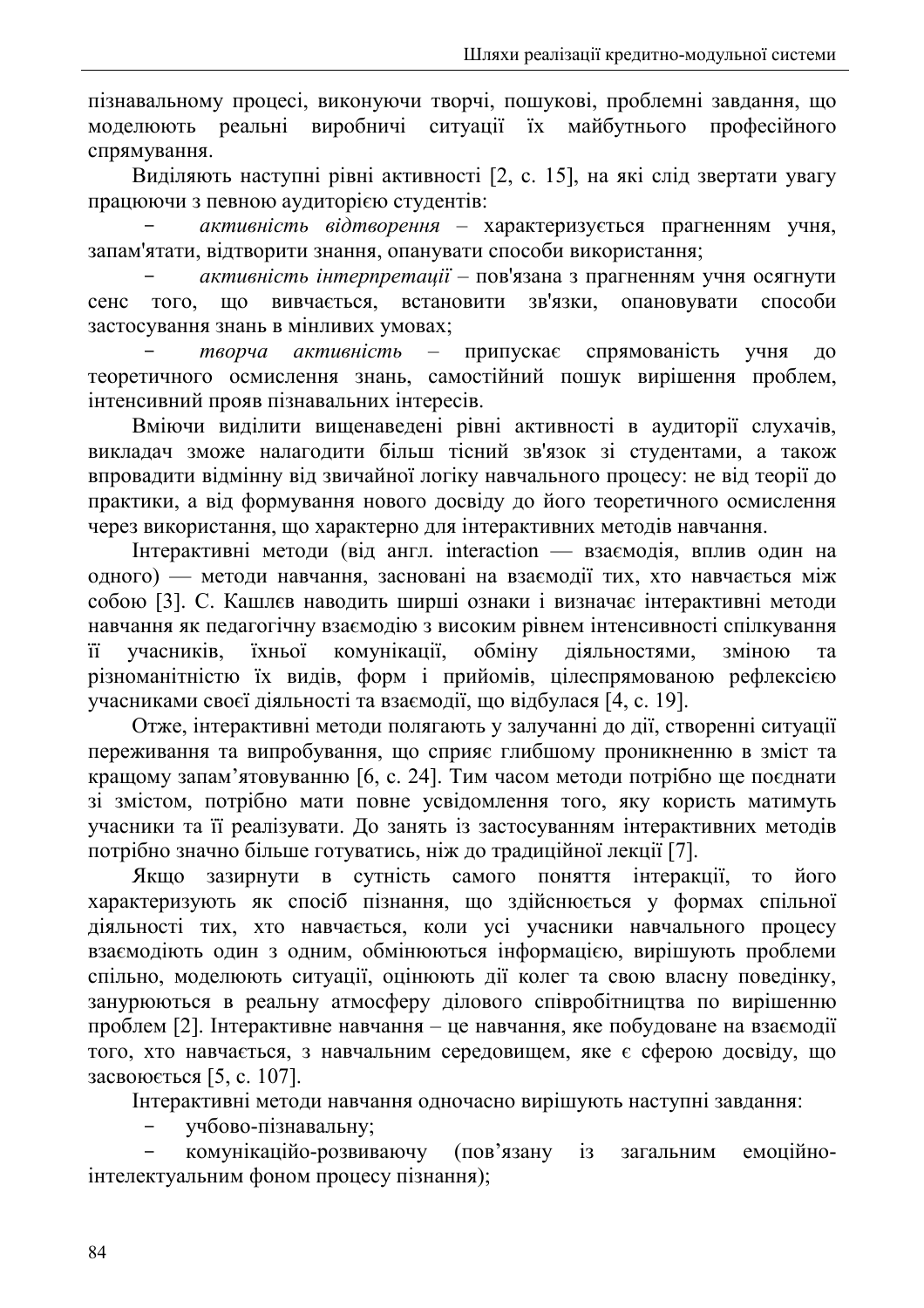соціально-орієнтаційну (результати проявляються вже за межами учбового часу та простору);

інформаційно-креативну (пов'язану із здатністю до продукування принципово нових ідей та взаємообміну ними).

Сукупність інтерактивних методів навчання можна представити на рис. 1.



Рис. 1. Інтерактивні методи навчання

Під час інтерактивного навчання студент вже стає не об'єктом, а суб'єктом навчання, він відчуває себе активним учасником подій і власної освіти та розвитку, що забезпечує його внутрішню мотивацію до навчання та сприяє ефективності освіти. Головна задача викладачів вищих навчальних закладів при цьому - активізувати пізнавальну діяльність студентів і перш за все активізувати їх мислення. Вони повинні не тільки навчитися вирішувати практичні пізнавальні задачі, у них потрібно розвинути бажання їх вирішувати. Таким чином слід змінити сам підхід до управління процесом пізнання, який відбуватиметься вже на новому, вищому рівні - рівні самоорганізації пізнавальної діяльності. Також викладачу слід не забувати, що кожне навчання відрізняється від інших, кожна група є іншою, відмінними є також її потреби. Для цього, в реальності, кожного разу навчальні методи слід пристосовувати до потреб групи, рівня знань студентів та їх прагнення до освіти.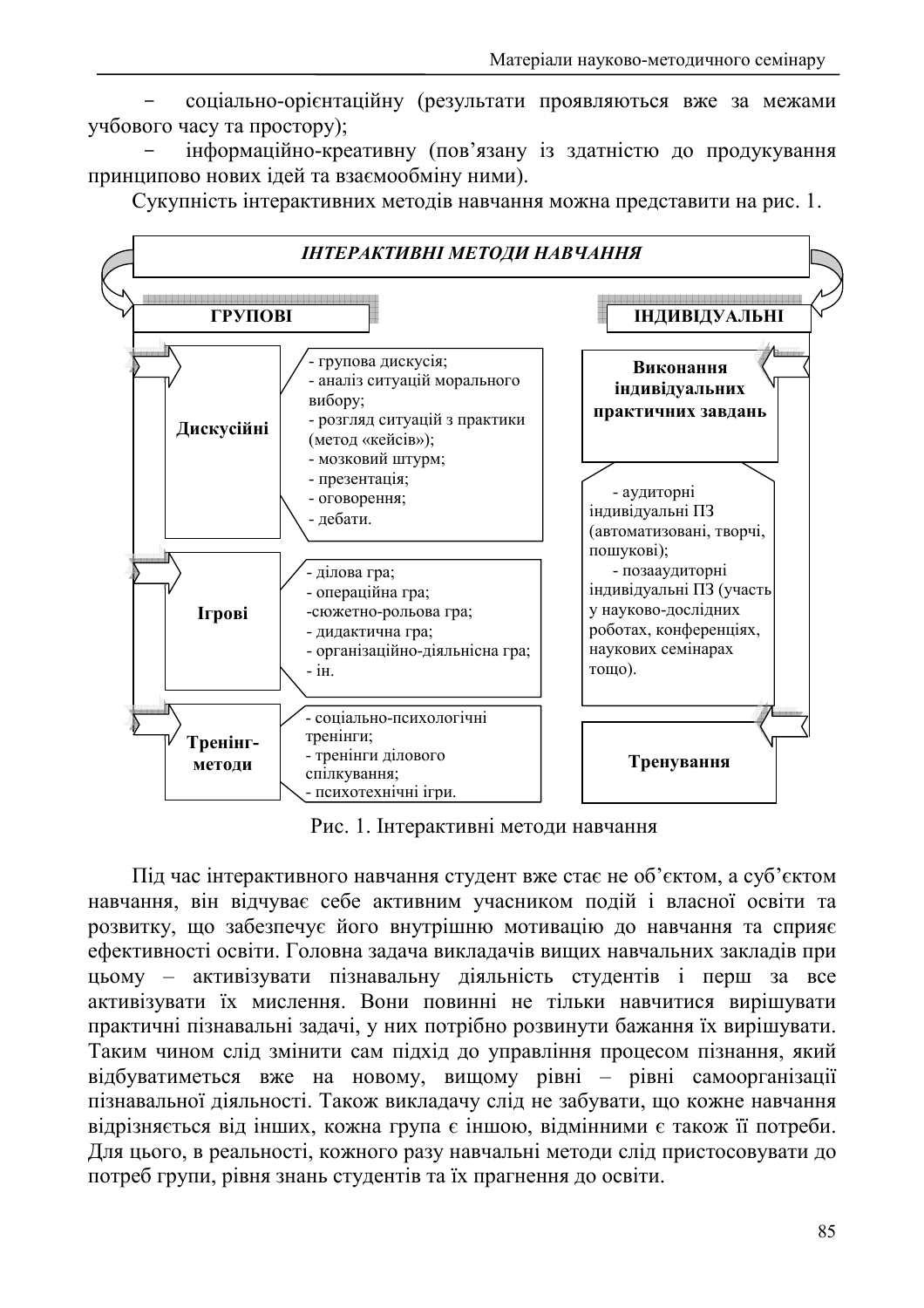Використання інтерактивних методів навчання безперечно є цікавим, творчим та перспективним напрямком педагогічної діяльності вищої школи. Воно змінює вимоги до роботи викладача, як на етапі підготовки до заняття, так і під час його проведення, а також вимагає хорошу матеріальну базу обладнання. Зокрема для про ведення мультимедійної презентації чи викладу певного навчального матеріалу. Слід зауважити, що навчальних аудиторій, укомплектованих такими технічними засобами, нажаль, у наших навчальних закладах ще дуже не достатньо. Так само, як і відповідно підготовлених для цього викладачів, які володіють не лише методикою проведення інтерактивних навчань, але й мають навички роботи з комп'ютерною та мультимедійною технікою, здатних використовувати програму Power Point та інші новітні програмні продукти. Тому найбільш вагомими якостями та вміннями викладачів, успішно працюючих в інтерактивному режимі повинні стати:

комунікабельність, розвиті комунікаційні вміння, які дозволять знайти підхід до кожного студента, зацікавлено та уважно вислухати його, підтримати його активність, природність та толерантність;

здатність організувати навчальний простір, який сприятиме діалогу, уміння вести діалог, аналізувати та коректувати перебіг обговорення у навчальній групі, використовувати підтримуючі засоби спілкування;

вміння допомагати тим, хто навчається, не підпадати під їх залежність, не обмежувати їх розумову діяльність, а проявляти самостійність в інтелектуальній повелінці:

вміння створювати спеціальні ситуації, які спонукають тих, хто навчається до інтеграції зусиль для вирішення поставлених задач;

здатність заохочувати творчість, креативність та самостійність студентів:

працелюбство, бажання оволодіти новими методиками та здатність опанувати новітні інформаційні програмами та технології.

навчальних У практиці вищих заклалів України використання інтерактивних методів навчання, нажаль, досі відбувається спонтанно, нерегулярно, а тому виглядає досить штучним. Вони ще не стали природною, невід'ємною складовою навчальних програм. Тому нам хотілося б звернути увагу викладачів на один із сучасних та ефективних методів розвитку пізнавальної діяльності студентів, необхідних для успішної роботи нового покоління педагогів вищої школи.

В якості приклада хотілося б запропонувати проведений тренінг, побудований на кейс-технології у нашому Інституті бізнесу, економіки та інформаційних технологій Одеського національного політехнічного університету, який поєднав у собі студентів усіх спеціальностей інституту.

Міжкафедральному навчанні завжди відводилася особлива увага, проте освітній процес, як правило, зводився до написання мідкафедральних комплексних тем дипломних проектів. У нашому випадку були використані міжкафедральні зв'язки у поточному навчанні, коли обігравалася певна виробнича ситуація, яка об'єднувала студентів різного професійного спрямування з різних курсів. Тренінг мав назву «Робота виробничо-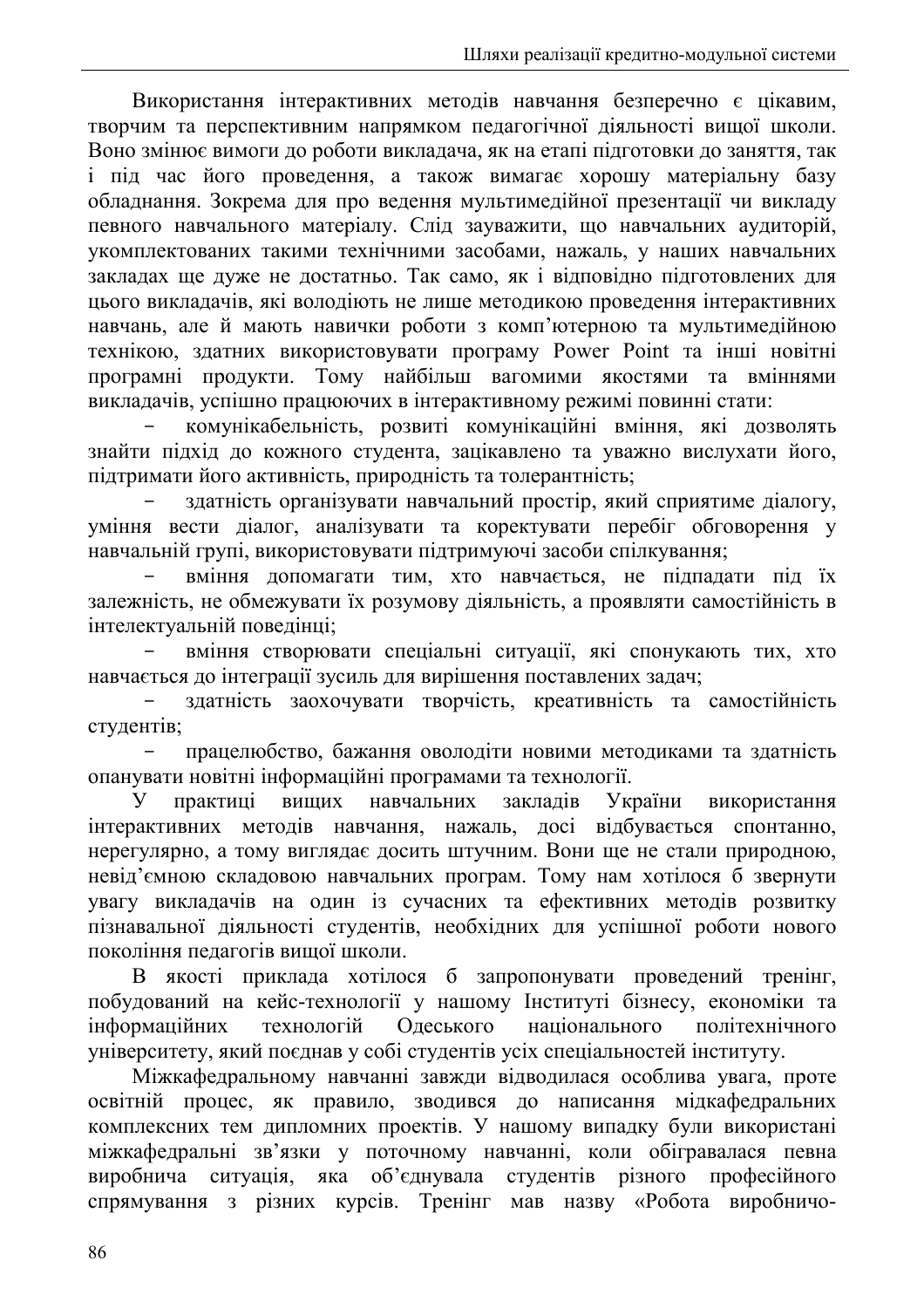торгівельного підприємства із застосуванням програмних продуктів» та відображав реальний професійний сюжет діяльності віртуальної організації. В якості програмних продуктів були використані: інтерактивна система «АНТРА-ОФІС», MS Office, MS Excel 1С - Бухгалтерія, БЕСТ ЗВІТ, Business Studio 3, та інші. В рамках певної виробничої ситуації був розроблений єдиний комплекс системи взаємодій менеджерів, бухгалтерів, економістів, інформатиків та програмістів. Кожен мав змогу проявити притаманні їм професійні навички та вміння, знання та компетенції зі своєї галузі в рамках загальної виробничої ситуації з реального життя. Була сформована певна система, в яку були інтегровані різні методи пізнання: моделювання, системний аналіз. проблемний, описовий, ігровий методи, а також уявний експеримент, кожен з яких відігравали свої функції. Особлива увага приділялася процесу формування перелачі інформації. прояву індивідуальності. ініціативи, та умінню синхронізувати діяльність підприємства, а саме розділити роботу окремих вибраних підрозділів в просторовому вимірі і в часі. Ключову основу серед програмних продуктів займала інтерактивна онлайн-система «АНТРА-ОФІС», яка дозволяла управляти обраним віртуальним підприємством в будь-який час. з будь-якої точки. Універсальність і багатогранність програмного комплексу полягає в тому, що він містить у собі всі актуальні модулі, необхідні для роботи фахівців в наступних сферах: фінанси, продаж, сервісне обслуговування, НR, менеджмент, складський облік, секретаріат, адміністрування. Використана форма інтерактивного навчання активізувала пізнавальну діяльність наших студентів та дозволила успішно вибудувати модель їх професійних компетенцій. Окрім цього проведений тренінг дозволив студентам-учасникам:

практично випробувати теоретичні знання отримані з різних джерел (з лекційних, семінарських, практичних занять, а також під час виконання індивідуальних завдань та саморозвитку);

продемонструвати свої злібності мислити логічно, послідовно, розуміти сенс вихідних даних та запропонованих рішень;

відчути на собі особливості їх майбутньої спеціальності, комплексно подивитися на неї;

поринути у атмосферу реальної виробничої діяльності, ділового спілкування, сформувати систему ефективних взаємодій, прийняти на себе певну відповідальність за представлені оперативні рішення, займаючи віртуальну посаду;

відпрацювати вміння вимагати додаткову інформацію, необхідну для уточнення вихідної ситуації:

здобути навички ясного і точного викладу власної точки зору в усній та письмовій формі, переконливо підносити, обґрунтовувати і захищати її;

розвити вміння самостійно приймати рішення на основі групового аналізу ситуації:

відчути необхідність комунікаційних зв'язків, роботи у команді, навчитися обмінюватися новими знаннями, які лежать у іншій площині, але щільно прилеглі до їх власної основної професійної сфери;

зазнати нових відчуттів та продемонструвати свою індивідуальність.